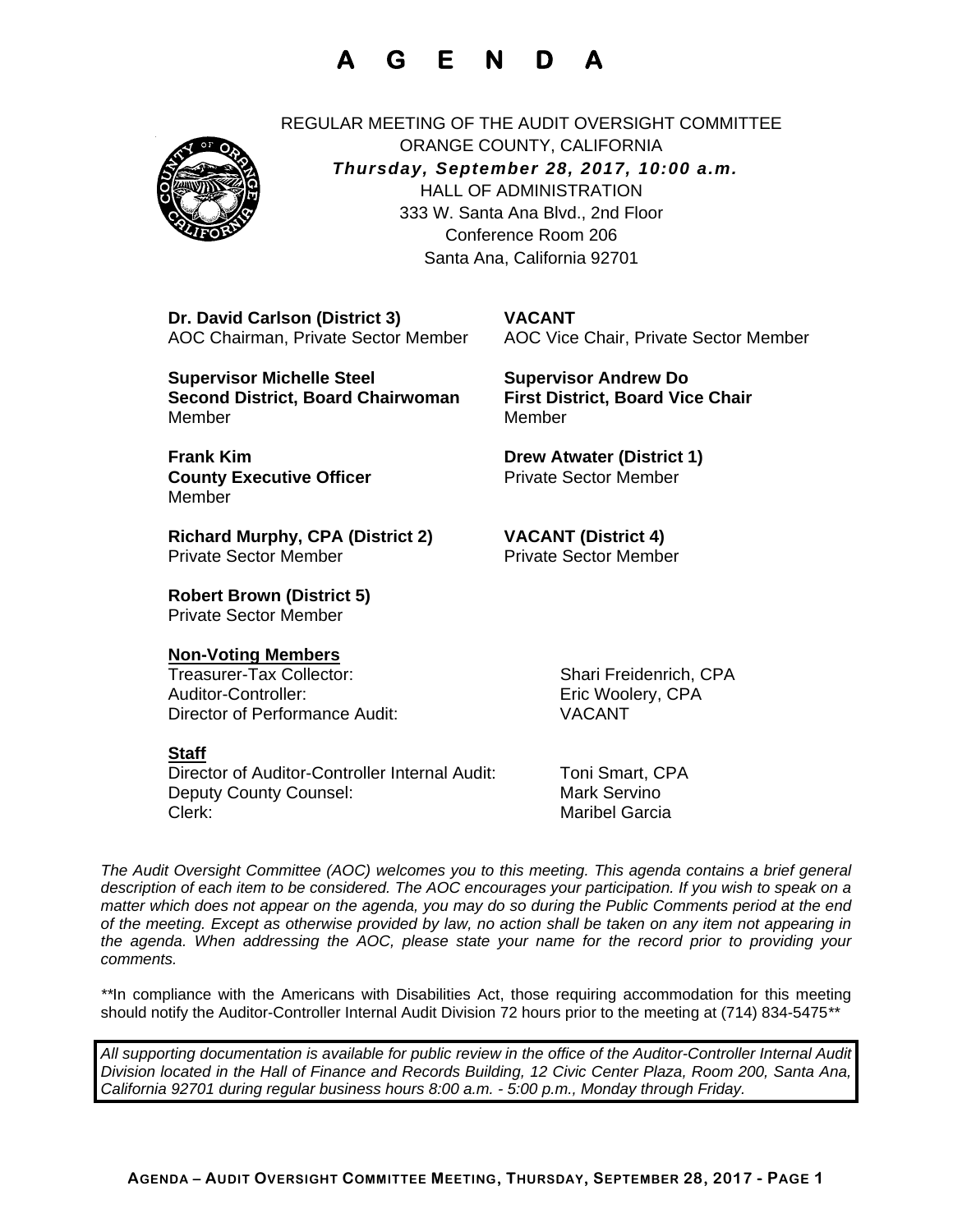# **A G E N D A**

 REGULAR MEETING OF THE AUDIT OVERSIGHT COMMITTEE ORANGE COUNTY, CALIFORNIA

## **10:00 A.M.**

| 1. | <b>Roll Call</b>                                                                                                                                                                                                                                                   | <b>Speaker</b><br>Dr. David Carlson<br><b>AOC Chairman</b>                                                               |
|----|--------------------------------------------------------------------------------------------------------------------------------------------------------------------------------------------------------------------------------------------------------------------|--------------------------------------------------------------------------------------------------------------------------|
| 2. | Approve Audit Oversight Committee Regular Meeting Minutes of June<br>1, 2017                                                                                                                                                                                       | Dr. David Carlson<br><b>AOC Chairman</b>                                                                                 |
| 3. | Receive Oral Report on Required Communication from External<br>Auditors and Signed Engagement Letter                                                                                                                                                               | Macias Gini & O'Connell<br>Linda Hurley, CPA, Partner                                                                    |
| 4. | Receive Oral Report on County's Cyber Security Program and Audit<br>Coordination                                                                                                                                                                                   | Jake Margolis, Chief<br><b>Information Security Officer</b>                                                              |
| 5. | Receive Oral Report on County's Comprehensive Framework of<br><b>Internal Control</b>                                                                                                                                                                              | Eric Woolery, CPA<br><b>Auditor-Controller &amp;</b><br>Frank Kim,<br><b>Chief Executive Officer</b>                     |
| 6. | Receive External Quality Assessment Report from Institute of Internal<br><b>Auditors</b>                                                                                                                                                                           | Toni Smart, CPA<br><b>Auditor-Controller</b><br><b>Director of Internal Audit</b>                                        |
| 7. | Receive Oral Report on Status of Hiring Director of Performance Audit                                                                                                                                                                                              | <b>Frank Kim</b><br><b>Chief Executive Officer</b>                                                                       |
| 8. | Receive Oral Report on County Procurement Office's Compliance<br><b>Review Process</b>                                                                                                                                                                             | <b>Rob Richardson</b><br><b>County Procurement Officer</b>                                                               |
| 9. | Discussion of When to Consider an Audit Completed When One of the<br>Findings Is a Critical Control Weakness and Audit Report<br>Confidentiality                                                                                                                   | Dr. David Carlson<br>AOC Chairman &<br>Toni Smart, CPA<br><b>Auditor-Controller</b><br><b>Director of Internal Audit</b> |
|    | 10. Approve Auditor-Controller Internal Audit Division's FY 2016-17 4th<br>Quarter Status Report for the period April 1, 2017 through June 30,<br>2017 and approve 4th Quarter Executive Summary of Findings for the<br>period April 1, 2017 through June 30, 2017 | Toni Smart, CPA<br><b>Auditor-Controller</b><br><b>Director of Internal Audit</b>                                        |
|    | 11. Approve 4th Quarter FY 2016-17 External Audit Activity Quarterly<br>Status Report for the Quarter Ended June 30, 2017                                                                                                                                          | Toni Smart, CPA<br><b>Auditor-Controller</b><br><b>Director of Internal Audit</b>                                        |
|    | 12. Election of New Vice Chair                                                                                                                                                                                                                                     | Dr. David Carlson                                                                                                        |

*AOC Chairman*